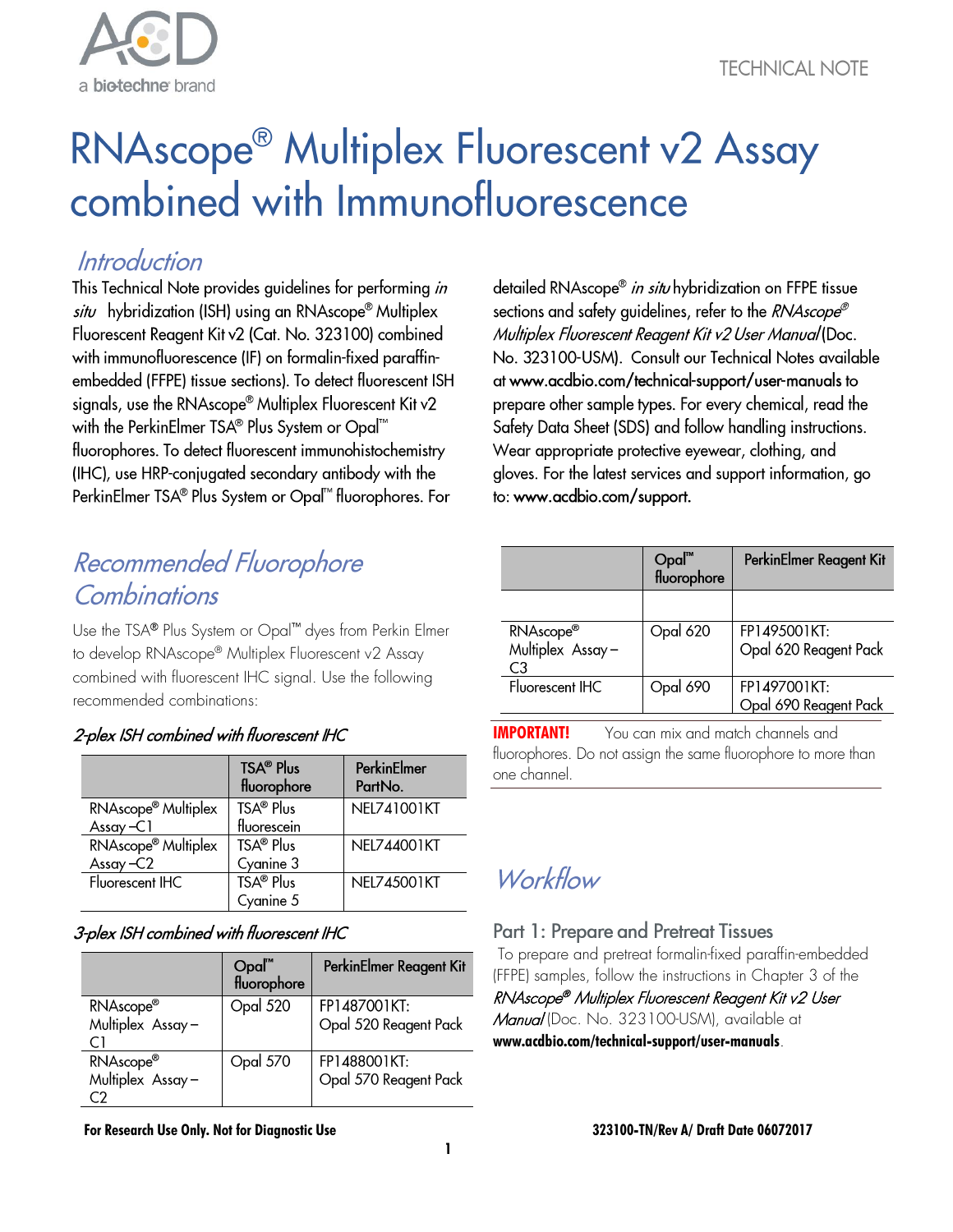

### Part 2: Run the RNAscope® Multiplex Fluorescent v2 Assay

To run the fluorescent ISH assay, follow the instructions in Chapter 4 of the RNAscope® Multiplex Fluorescent Reagent Kit v2 User Manual (Doc. No. 323100-USM), available at **[www.acdbio.com/technical-support/user-manuals](http://acdbio.com/technical-support/user-manuals)**.

**IMPORTANT!** You must stop after the HRP blocker step. Do not counterstain the slides with DAPI until the IHC assay is finished.

#### Part 3: Perform Immunofluorescence

**IMPORTANT!** Keep the slides covered by using a HybEZ<sup>™</sup> Humidity Control Tray, or any other light proof humidity tray, during the IHC assay. Avoid exposing the slides to light as much as possible.

#### Prepare Reagents

- 1. Prepare **1X TBS**: Add 6.057 g Tris Base and 8.766 g NaCl to 1 L distilled water. Mix until dissolved, and adjust pH to 7.6.
- 2. Prepare **TBST Wash Buffer**: Add 500 µL 10% Tween® 20 to 1 L 1X TBS buffer.
- 3. Prepare **TBS-1% BSA**: Add 1 g BSA to 1 L 1XTBS

#### **Block Tissue**

- 1. Wash the slides **2 x 2 MIN** in TBST Wash Buffer with gentle agitation.
- 2. Incubate tissue in 10% normal serum in TBS-1% BSA for **30 MIN** at **RT**, or **OVERNIGHT** at **4°C**. Keep slides covered in HybE $Z^{\mathsf{m}}$  tray to avoid drying.

**NOTE:** Use serum from the species the secondary antibody was raised in.

#### Primary Antibody Staining

- 1. Remove the blocking reagents from the slides. DO NOT rinse.
- 2. Add primary antibody diluted in TBS-1%BSA to completely cover the sections. Incubate **45 MIN – 2 HRS** at **RT**.

**NOTE:** Use the incubation time recommended by the manufacturer of the primary antibody.

- 3. Rinse slides with TBST wash buffer for **5 MIN** at **RT**. Gently agitate the slides.
- 4. Repeat the rinse step twice.

#### Prepare TSA® Plus Fluorophores or Opal<sup>M</sup> Reagents

- 1. Determine the volume of TSA® Plus fluorophore needed (approximately 150–200 µL per slide).
- 2. Dilute the TSA® Plus fluorophore (Fluorescein, Cy3 or  $Cy5$ ) stocks or  $Opal<sup>rm</sup>$  reagent stocks using Multiplex TSA buffer provided in the RNAscope® Multiplex Fluorescent Kit v2. Recommended dilution range is 1:300–1:1500 for fluorescent IHC.

#### Secondary Antibody Staining

- 1. Add HRP-conjugated secondary antibody diluted in TBS-1% BSA to completely cover the sections. Incubate the slides for **30 MIN** at **RT**.
- 2. Rinse the slides with TBST Wash Buffer for **5 MIN** at **RT**. Gently agitate the slides.
- 3. Repeat the rinse step twice.
- 4. Add 150–300 µL diluted TSA® fluorophore or Opal™ reagents to completely cover the sections. Incubate the slides in the HybEz<sup>™</sup> Tray for 10 MIN at RT
- 5. Rinse the slides with TBST Wash Buffer for **2 MIN** at **RT**. Gently agitate the slides.
- 6. Repeat the rinse step twice.

#### Mount the Slides

- 1. Remove excess liquid from the slides, and add  $~4$ drops of DAPI to each slide. Incubate for **30 SEC** at **RT.**
- 2. Remove DAPI and *immediately* place 1-2 drops of Prolong Gold antifade mounting medium on the slide (not provided).
- 3. Carefully place a 24 mm x 50 mm glass coverslip over the tissue section. Avoid trapping air bubbles.
- 4. Dry slides for at least **30 MIN** in the dark before imaging.
- 5. Store slides at **2–8°C** in the dark for up to two weeks.

#### **Evaluate the Results**

To image the slides, refer to Chapter 5 of the *RNAscope®* Multiplex Fluorescent Reagent Kit v2 User Manual (Doc. No. 323100-USM), available at **[www.acdbio.com/technical](http://acdbio.com/technical-support/user-manuals)[support/user-manuals](http://acdbio.com/technical-support/user-manuals)**.

The RNAscope® assay should produce clear, intense, punctate dots. Single dots may merge into a cluster when highly abundant targets are detected.

**For Research Use Only. Not for Diagnostic Use 323100-TN/Rev A/ Draft Date 06072017 IMPORTANT!** To image 3-plex ISH combined with fluorescent IHC (4-plex fluorescent staining), use a multiplex